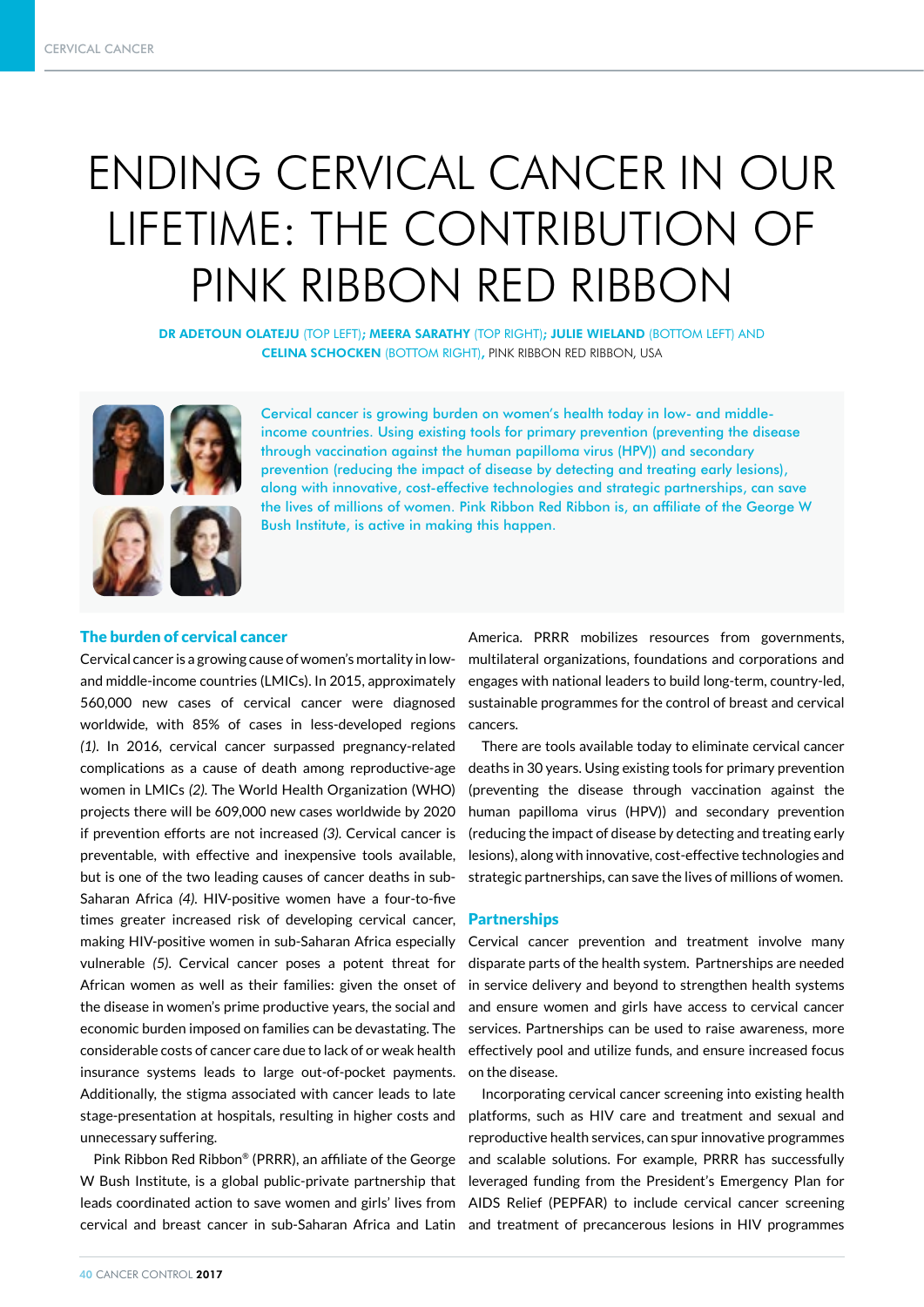in Botswana, Ethiopia, Tanzania and Zambia, and will extend to Mozambique and Namibia in 2017. Through the PEPFAR integration model, women's most frequent encounters with the health system are harnessed to provide additional services, saving both time and money for patients, providers, funders and health systems. Significant opportunities exist to integrate cervical cancer screening into reproductive health programming, when women are already at the health centre for other services.

This model has been expanded to the Global Fund to Fight AIDS, Tuberculosis and Malaria (GFATM). In October 2016, GFATM approved the reallocation of savings from Zambia's HIV programme to fund cervical cancer screening and treatment, making it the first country to successfully reprogramme GFATM HIV resources for cervical cancer control, as allowable per a 2015 board decision to provide support for co-infections and co-morbidities. In April 2017, PRRR and GFATM signed an agreement to help countries allocate funds for cervical cancer control programmes, both in new funding requests and in reallocation of HIV programme savings.

Collecting population-based data on service coverage, morbidity and mortality, and harmonizing patient referral and tracking systems provides information on the quality of cancer services and survival rates. UNAIDS included cervical cancer indicators against which countries are expected to report in its 2017 Global AIDS Monitoring Guidance document *(6)*. By providing tools that align to international guidelines, countries can improve data systems, better monitor their progress, and thereby ensure expansion of prevention and treatment services to those most at risk. Similarly, the "Improving Data for Decision-Making in Global Cervical Cancer Programs" consortium, led by the CDC Foundation, and of which PRRR is a member, is finalizing global toolkits and guidance to enhance the quality, coverage, and scale of interventions against the disease.

# Primary prevention

To eliminate cervical cancer, we need to accelerate primary prevention through HPV vaccination coverage in sub-Saharan Africa. About 40% of the total population of the continent is under 15 years of age, and this "youth bulge" is largely within the target age for HPV vaccination *(7)*. This presents an opportunity to achieve a cervical cancer-free generation of African women, and securing the health of this generation is crucial *(8)*.

Currently available HPV vaccines are effective against the HPV types most commonly associated with cervical cancer, specifically types 16 and 18, which are responsible for 70% of cases *(9)*. Recent studies conducted in developed economies showed that high HPV-vaccination population coverage

resulted in a 90% decrease in HPV infections *(10)*. Gavi, the Vaccine Alliance, is an international organization that brings together public and private sectors to create equal access to vaccines for children living in the world's poorest countries as defined by GNI (Gross National Income) per capita, according to World Bank data. Through Gavi's support in vaccine procurement and implementation, including negotiating a price of US\$ 4.50 per dose for eligible countries, 23 countries in sub-Saharan Africa have conducted or are currently implementing a HPV vaccine demonstration programme, and three countries will have nationwide programmes by 2017 *(11)*. However, Gavi does not cover the full operational and delivery costs for administering the vaccine, which countries are expected to co-finance, and this negotiated rate does not apply to middleincome countries.

PRRR supports HPV vaccination programmes in partner countries through vaccine delivery, cold chain support (an uninterrupted, temperature-controlled system for storage and distribution), technical assistance, and implementation of innovative information and communication strategies to improve uptake of the vaccine. The introduction of a new vaccine is not a one-time event, but a challenging process that includes targeted public awareness and advocacy to policy-makers and gate-keepers; community mobilization and education of parents and their daughters to address concerns on side effects and myths and misconceptions; investments in health worker training and vaccine delivery systems; and infrastructure investments in storage and cold chain support *(12)*. Furthermore, health systems were not originally designed to address adolescent health needs, since they are no longer in the childhood immunization programmes, and not yet in the reproductive age group. To reach adolescents, it is essential to integrate both innovative demand generation and multichannel school and community-based approaches.

In 2013 in Botswana, a non-Gavi eligible country, PRRR supported a two-year HPV vaccination demonstration project. Due to the successful demonstration, Botswana rolled out its self-funded nationwide programme two years earlier than planned, and to date has fully vaccinated over 71,000 girls by the third year of the nationwide programme. In Zambia, PRRR supported a three-year HPV vaccination demonstration project from 2014 to 2016. An evaluation after the first two years highlighted the need to improve uptake of the vaccine. Health educators were re-trained and a social media campaign to engage the community was launched, contributing to increased acceptance rates in the third year, in which 94% of girls in the target cohort completed their vaccination. Following this accomplishment, Zambia plans to apply to Gavi to support the nationwide roll-out starting in 2018. In both instances, PRRR and partners filled in programme gaps that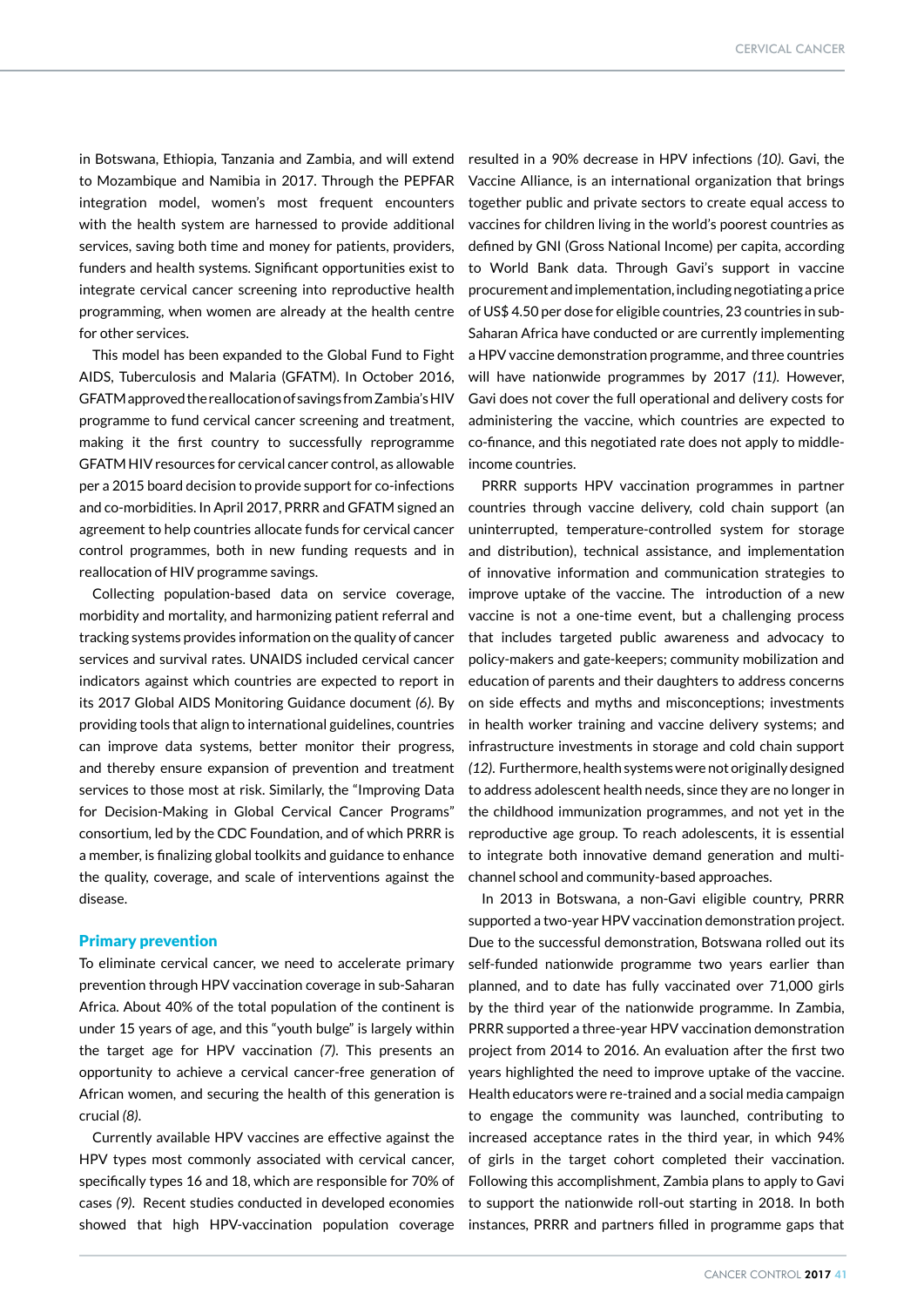be included in comprehensive vaccination programmes.

Despite these successes and anticipated future reduction of cervical cancer incidence, the impact of HPV vaccination will not be evident for the next one to two decades at the current immunization approach. Women who are currently of reproductive age are not eligible for HPV vaccination and need to be screened for cervical precancer and cancerous lesions.

#### Secondary prevention

Of cervical cancer cases, 85% occur in LMICs, but evidence shows that 95–99% of women in sub-Saharan Africa have never been screened *(13)*. The WHO recommends a same-day approach for screening and treatment of precancerous lesions in LMICs to reduce loss to follow-up *(14)*. The current standard of care is visual inspection with acetic acid (VIA), during which vinegar is applied directly to the cervix, causing lesions to appear white in colour, followed by treatment through cryotherapy, an ablative treatment to freeze off lesions, or loop electrosurgical excision procedure (LEEP), which involves a small electrical wire loop to remove abnormal cells. Innovations in screening and treatment can increase coverage and protect more women against cervical cancer.

VIA is an inexpensive approach, as it does not require specialized equipment and can be provided by trained non-physician healthcare professionals, but has moderate specificity and sensitivity and depends on the skill and experience of individual providers to identify precancerous lesions *(15)*. HPV diagnostic testing is confirmatory for HPV, and when this objective method is coupled with immediate treatment, reduces the incidence of cervical cancer *(16)*. Pairing HPV testing with digital cervicography, a diagnostic medical procedure in which pictures are taken of the cervix to be submitted for interpretation, enables health workers to more accurately identify lesions that can be treated onsite or referred for LEEP or advanced cancer treatment. HPV diagnostic testing is expected to increase the efficiency of cervical screening programmes by decreasing the number of women that need visual inspection: depending on the general HPV infection rate and HIV prevalence in a population, 15– 25% of women screened will test positive for HPV *(17)*. The possibility of self-sampling may also increase access, as many women avoid cervical cancer screening because of concerns about privacy, embarrassment, and pain, without loss in accuracy of the test (18). PRRR is working with partners to pilot HPV testing in Peru and Botswana and digital cervicography in Ethiopia in an effort to increase efficiency and effectiveness of screen-and-treat programmes.

Treatment through cryotherapy, while effective, requires

were not financially supported through Gavi resources or a reliable source of gas. Gas tanks are expensive, heavy and national budgets, and these complementary activities need to cumbersome in field settings, and can leak significant portions of their volume in transit *(19)*. Gas stock-outs often mean that women must come back for treatment another day. Data from PRRR partners show that about 36% of these women never return. The logistical challenges make scaling cryotherapy difficult in settings with inconsistent supply chains and large distances to cover *(20)*. New devices such as battery-operated thermal coagulators will eliminate the need for gas and other consumables and thereby save money: PRRR partners in Tanzania estimate that a thermal coagulator will pay for itself compared to cryotherapy after screening 816 women, approximately within a year, and eliminate all recurring cryotherapy costs afterwards (*21)*. Furthermore, the devices are faster than cryotherapy – each treatment takes about one minute – minimizing waiting time for clients and healthcare providers.

### **Conclusion**

Cervical cancer affects women, their families, and communities, disrupting lives as well as the stability that women often provide as heads of households, economic contributors and caretakers. To achieve reductions in cervical cancer incidence and mortality, the global community cannot continue business as usual. Innovative approaches in service delivery and accelerated adoption and scale-up of new technologies are necessary investments to ensure that women do not die of a preventable cancer.

There are several opportunities to accelerate the progress in cervical cancer prevention, and with strategic investments and partnerships, cervical cancer can be eliminated within a lifetime. However, advanced treatment for cervical cancer remains a significant challenge. Many more investments are needed in research, planning, training, and capital expenditure to provide adequate treatment services for invasive disease. Comprehensive cervical cancer control programmes aim to reduce the burden of disease by reducing HPV infections, access to screen-and-treat for precancerous cervical lesions, and providing timely treatment of invasive disease and palliative care. Through innovative partnerships, these goals can be achieved, but it is critical that the third, and most challenging of these points, is addressed with the same attention as primary and secondary prevention.  $\blacksquare$ 

*Dr Adetoun Olateju joined Pink Ribbon Red Ribbon in 2014 after completing a graduate degree in Public Health at Harvard University. She manages the partnership's portfolio in Botswana, Ethiopia and Tanzania; and oversees monitoring and evaluation across the partner countries. After earning her medical degree from Igbinedion University in Nigeria, she worked on several*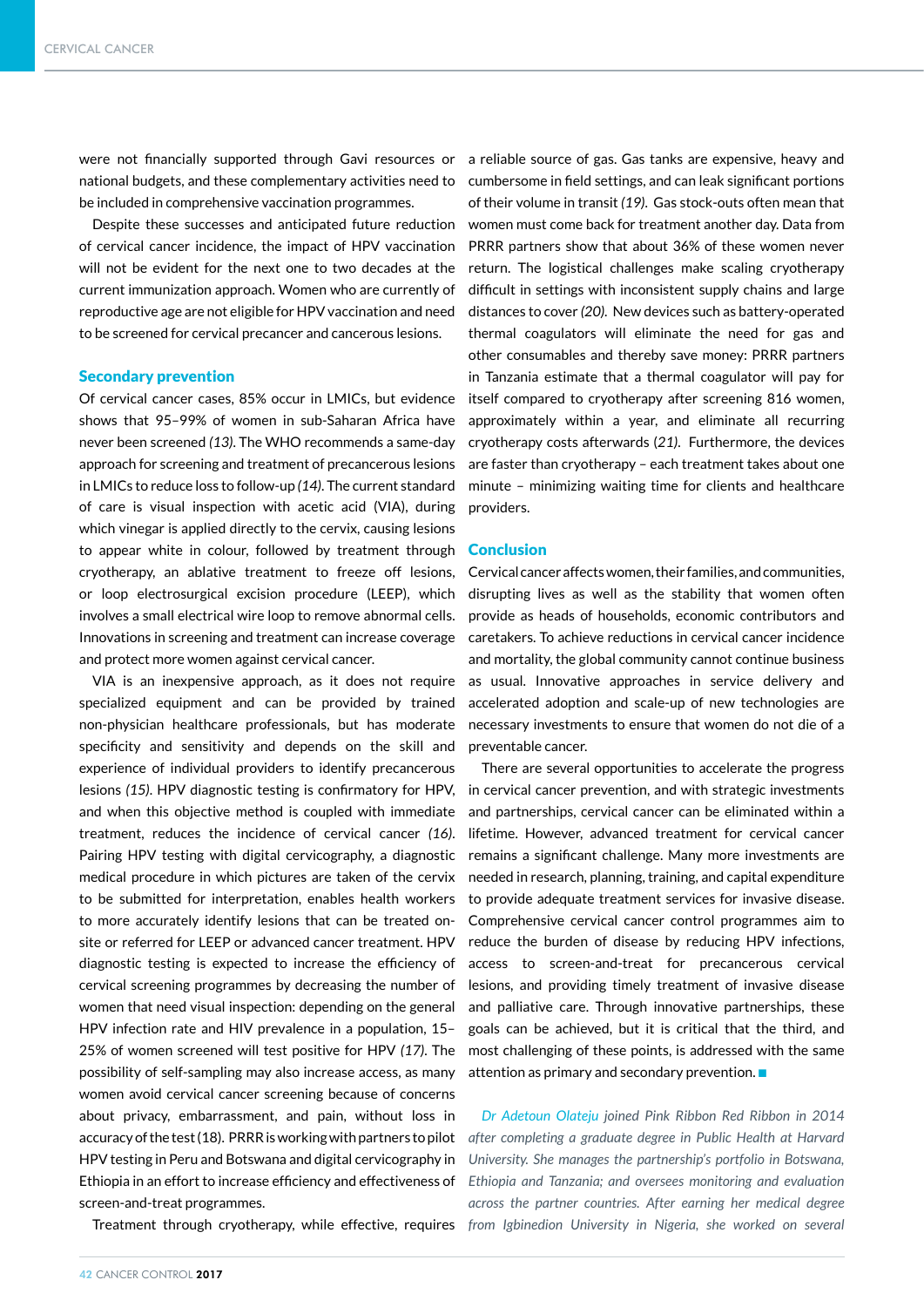*projects focused on health systems strengthening, reproductive health, malaria control and noncommunicable disease research extensively in West Africa. She coordinated implementation science research across university teaching hospitals in South-West Nigeria, under the H3-Africa Research consortium, a network of research universities funded by the National Institutes of Health and the Wellcome Trust. In 2012, she was a fellow at the ECOWAS/West African Health Organization (WAHO) in Burkina Faso, with secondment to IntraHealth International in Senegal, where she worked on health system strengthening, and sexual and reproductive health projects funded by USAID and the Bill & Melinda Gates Foundation. Prior to WAHO, she led the malaria control efforts in select states in North-Central Nigeria under the Global Fund Malaria Grants.*

*Meera Sarathy joined Pink Ribbon Red Ribbon in 2016 as a country programme manager, after completing her graduate degrees at Johns Hopkins University in public health and business administration. She manages the partnership's portfolio in Zambia, Namibia, Mozambique, and Peru, and coordinates breast cancer activities across the partner countries. While at Hopkins, she served as a graduate intern at Jhpiego on the Accelovate project, supporting new technologies to improve women's health in lowand middle-income countries, and as a graduate intern with the Bill & Melinda Gates Foundation, where she analyzed financing and economics of immunization programmes. She previously has worked at Population Services International, coordinating programmes in West and Central Africa, in development at Partners in Health, and served in the Peace Corps in Senegal as a health extension agent.*

 *Julie Wieland joined Pink Ribbon Red Ribbon in 2016 as a programme associate. Prior to joining Pink Ribbon Red Ribbon, she was with Venture Strategies Innovations conducting monitoring and evaluation projects that address women's health in Rwanda, collaborating with Ministries of Health and Justice to develop monitoring plans and tools and supervise projects. She previously served as a clinical researcher in thoracic oncology at San Diego Cancer Center and as a medical volunteer in South Africa collecting and analyzing data on the integration of policies and services in the area of HIV-TB. She currently serves on the Alumni Board of Directors for Child, Family, Health International.* 

*Celina Schocken is a prominent public health leader with extensive experience working on healthcare issues in the developing world. Ms Schocken advises non-profits and companies on innovation, product launch and go-to-market strategies for new technologies in global health. Most recently, Ms Schocken was the CEO of Pink Ribbon Red Ribbon, a public private partnership focused on cervical and breast cancer. Working with Global Good,* 

*the Bill & Melinda Gates Foundation, Jhpiego, and several startups, she led technology development efforts related to cervical cancer, postpartum hemorrhage, drug quality, and reproductive health.* 

*Previously, Ms Schocken was Director of Policy and Advocacy at Merck for Mothers, and Director of International Organizations at Population Services International (PSI), where she managed PSI's work with the Global Fund to Fight AIDS, Tuberculosis, and Malaria and other multilateral organizations. She has also served as Chief Advisor to the Rwandan Minister of State for HIV/AIDS and Other Epidemics, whom she assisted to draft national policies related to HIV/AIDS, and to coordinate the implementation of multi-milliondollar HIV/AIDS programmes throughout the country.*

*Prior to her position with the Government of Rwanda, Schocken held positions as Country Director of Columbia University's programmes in Rwanda, and with the William J Clinton Presidential Foundation, where she co-authored Rwanda's national plan for HIV/ AIDS treatment and care. In 2005, she was a fellow at the Council on Foreign Relations.*

*Ms Schocken received her juris doctor and master's degree in public policy from the University of California, Berkeley, and a MBA from New York University, the London School of Economics and Political Science, and HEC Paris. She earned her bachelor's degree from the University of Chicago, Phi Beta Kappa.*